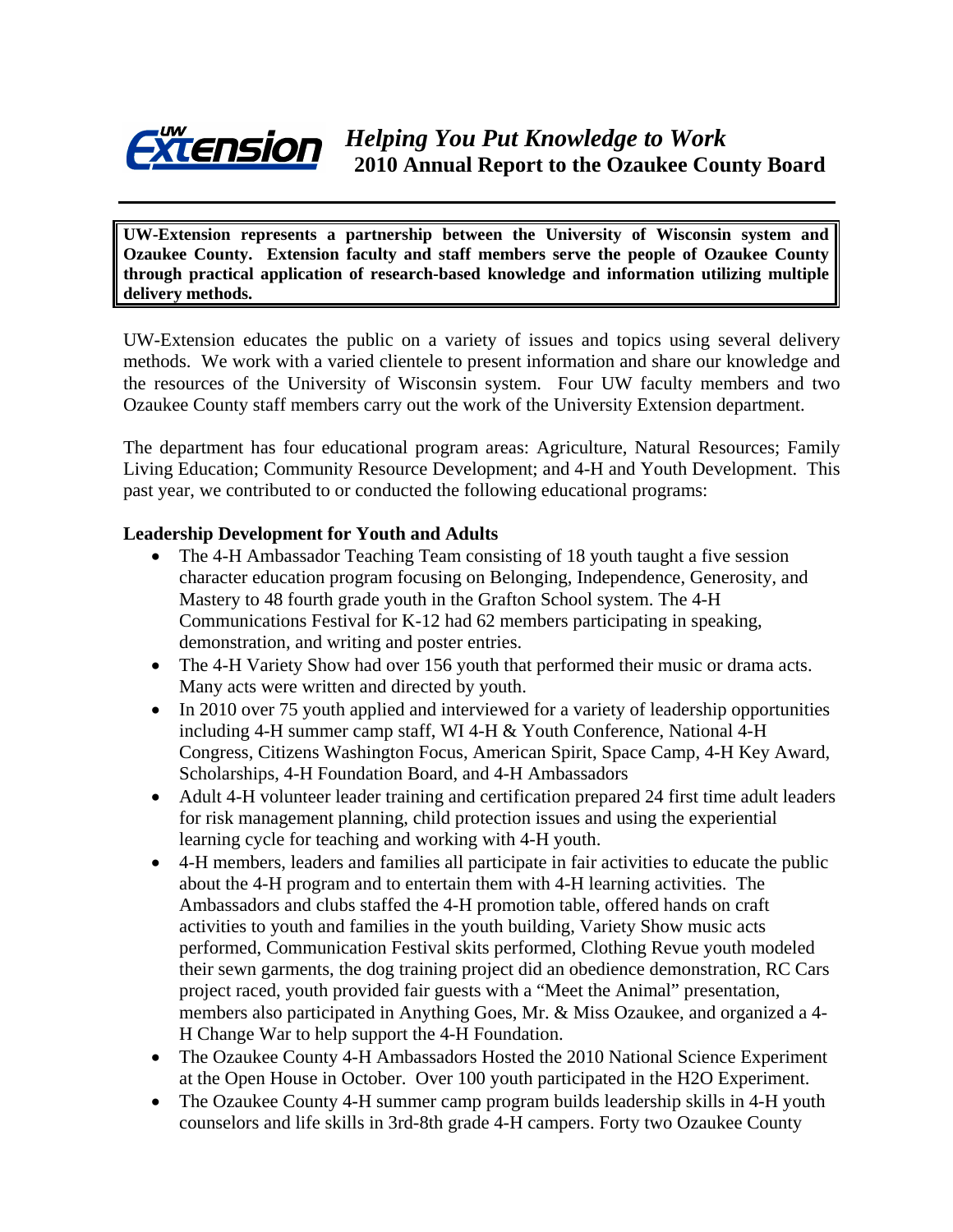campers participated in the 2010 summer camp program at Upham Woods. Ozaukee youth staff included 16 counselors and 10 adult staff members.

- 4-H Club Officer training assisted 37 youth to learn their individual officer responsibilities. In addition, four adult leaders worked with the youth in developing youth-adult partnership skills for working together and leading their local 4-H Club.
- The Ozaukee County 4-H Lego Robotics Team Competed at their second Lego league Competition. Members learned engineering, teamwork, communication, and problem solving skills. OzBots placed  $7<sup>th</sup>$  out of 34 teams. The team consisted of 7 youth and 2 adult volunteer coaches.

# **4-H Clubs and Volunteerism**

- Twelve 4-H clubs had approximately 646 enrolled 4-H youth members and 278 adult volunteer 4-H leaders.
- 278 adults and 100 + youth members serve in leadership roles teaching 4-H members, organizing clubs and projects, promoting the benefits of 4-H participation to families. In addition community resource people serve on the 4-H Foundation Board, teach at leadership and project workshops, and present educational programs at local 4-H Club meetings.
- Thousands of community service hours are contributed each year by 4-H youth, adult leaders and families helping people in need, organizing collections, cleaning up the environment and completing needed projects throughout Ozaukee County.

### **Parenting Education and Child Care Professional Education**

- *Parenting the First Year* educational newsletters mailed monthly with more than 42 families requesting the information, and *Parenting the Second and Third Years* newsletters sent bimonthly to more than 133 families. *Parenting Future Readers* insert is included bimonthly with the newsletters. The newsletters are now available via online registration to receive monthly. 12 families have register to receive newsletters electronically. Worked cooperatively with Public Health to include the newsletter website information for parents with newborns at the hospital.
- *Child Care Professionals* Six educational program sessions were taught or facilitated to meet the required continuing education training credits attended by more than 40 family and center based childcare professional and early childhood teachers. The "Super Saturday" format successfully provided an alternative to evening sessions. These teachers provide care for over 900 children. End of session evaluations indicated the knowledge gained and plans to use the information in their work with children.
- *Ozaukee County Home and Community Education Association* (HCE) volunteers read to 20 children at two Port Washington and Saukville child care centers, and gifted eight different books to the children. Center directors expressed appreciation for the program and how much the children enjoy the ladies who do the reading. The Ozaukee County HCE program is part of the Wisconsin Book Worms program which has provided over 500,000 books since 1999. The Book Worms program received an honorary Chancellor's Award after meeting the "Half Million" mark in May of 2010. The Ozaukee County HCE organization presented two \$800 scholarships in 2010 with funds from the annual cream puff sales at county fair. More than 40 different volunteers were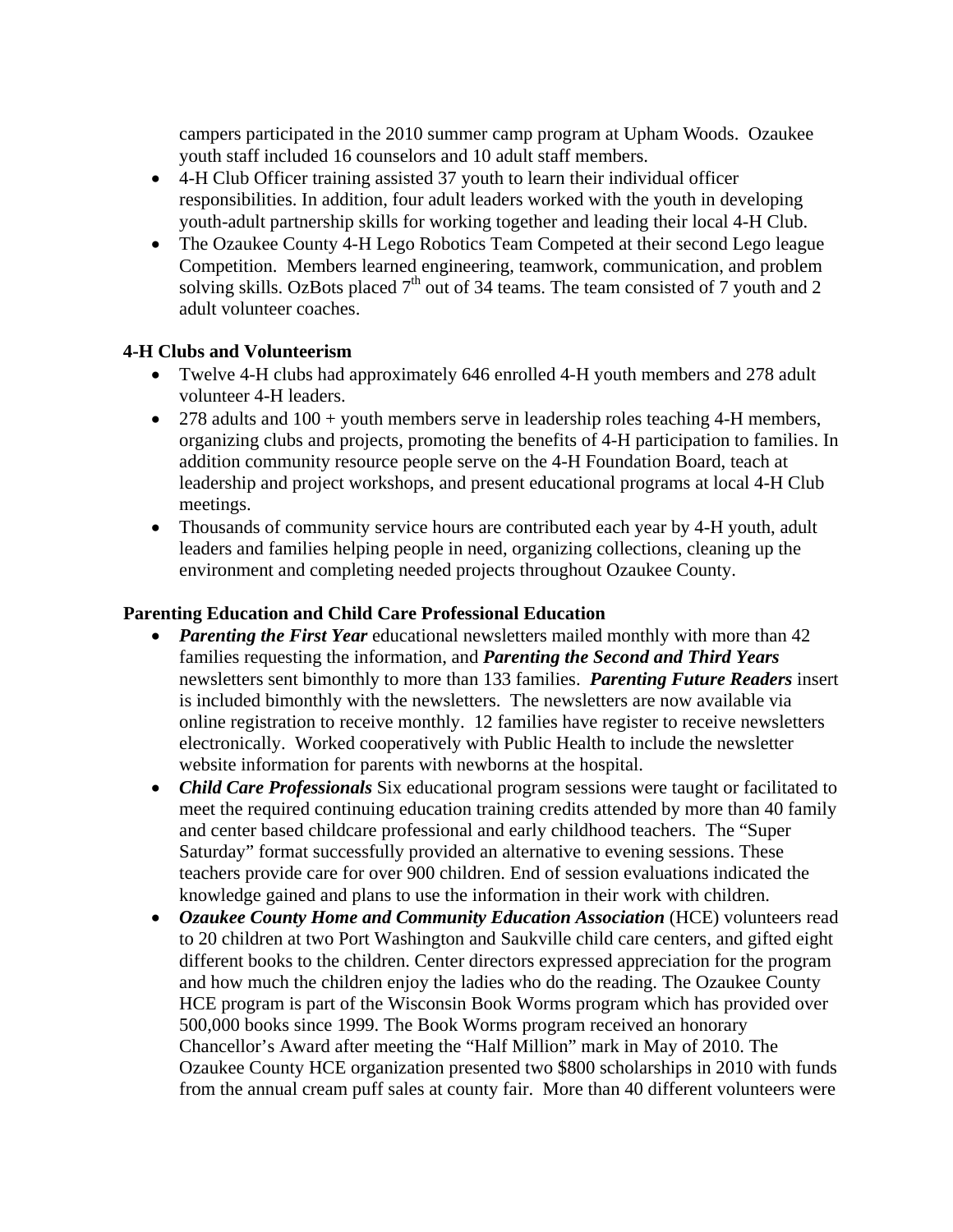involved in the fundraiser. I also presented a class on credit scores and reports for a monthly HCE county meeting in October.

### **Strengthening Families, Individuals and Communities**

• *Ozaukee County Criminal Justice Collaborating Council (CJCC)-* The mission of the CJCC is to work toward improving community safety by reducing recidivism, with a primary focus on drug and alcohol related incidences. A part of the Family Living Educator's coordinator role (25%) is to help build the organization's capacity to serve the local needs of the county. The coordinator roles included: CJCC internal and external communications, facilitating group processes, and linking the Council to UW-Extension research and best practice program assessments. In 2010, membership positions were filled, including 2 citizen representatives, assistant public defender, defense attorney and municipal attorney. These stakeholders provide an integral service to aid in the development of the Council's organizational structure. The CJCC Public Relations committee worked with a local graphic designer to develop a new logo, the Prevention, Intervention and Treatment committee has been reviewing diversion program options for our county justice system, the Grant Funding committee has been actively seeking strategies to fund CJCC initiatives, and the Reentry committee has piloted a program for repeat offenders on Huber and probation called Freedom Life Skills.

### **Land Use**

- Completed the Ozaukee County Comprehensive Plan DVD and coordinated screenings of the DVD with the County Board, DVD interviewees and participants.
- Coordinated the Farmland Preservation Plan Citizen Advisory Committee (FPP CAC) application and appointment process, including soliciting and collecting applications, compiling application packets for the Land Preservation Board and Comprehensive Planning Board, communicating with applicants about the timeline for appointment and application requirements, coordinating meeting schedules, and notifying FPP CAC appointments about their appointment status. Also helped coordinate local government appointments to the FPP CAC.
- Planned and facilitated a meet and greet event for FPP CAC appointments and informed them of educational opportunities prior to the first FPP CAC meetings.
- Collaborated with the Planning and Parks Department to apply for a \$30,000 farmland preservation planning grant from the Department of Agriculture, Trade and Consumer Protection (DATCP). Awarded \$30,000 in March 2010.
- Coordinated the development of the countywide public opinion survey on park and open space and farmland preservation planning issues. This included reviewing numerous past surveys, developing survey questions, coordinating staff, Land Preservation Board, and Comprehensive Planning Board discussions about the survey, communicating with UW-River Falls about the survey, and making countless survey revisions based on CPB, LPB and staff input.
- Helped plan and facilitate multiple public input opportunities for the Park and Open Space Plan update including a kick-off meeting, on-site parks surveys, visioning sessions, and strengths, weaknesses, opportunities, and threats (SWOT) analyses with the LPB, CPB and Ozaukee Interurban Trail Advisory Council.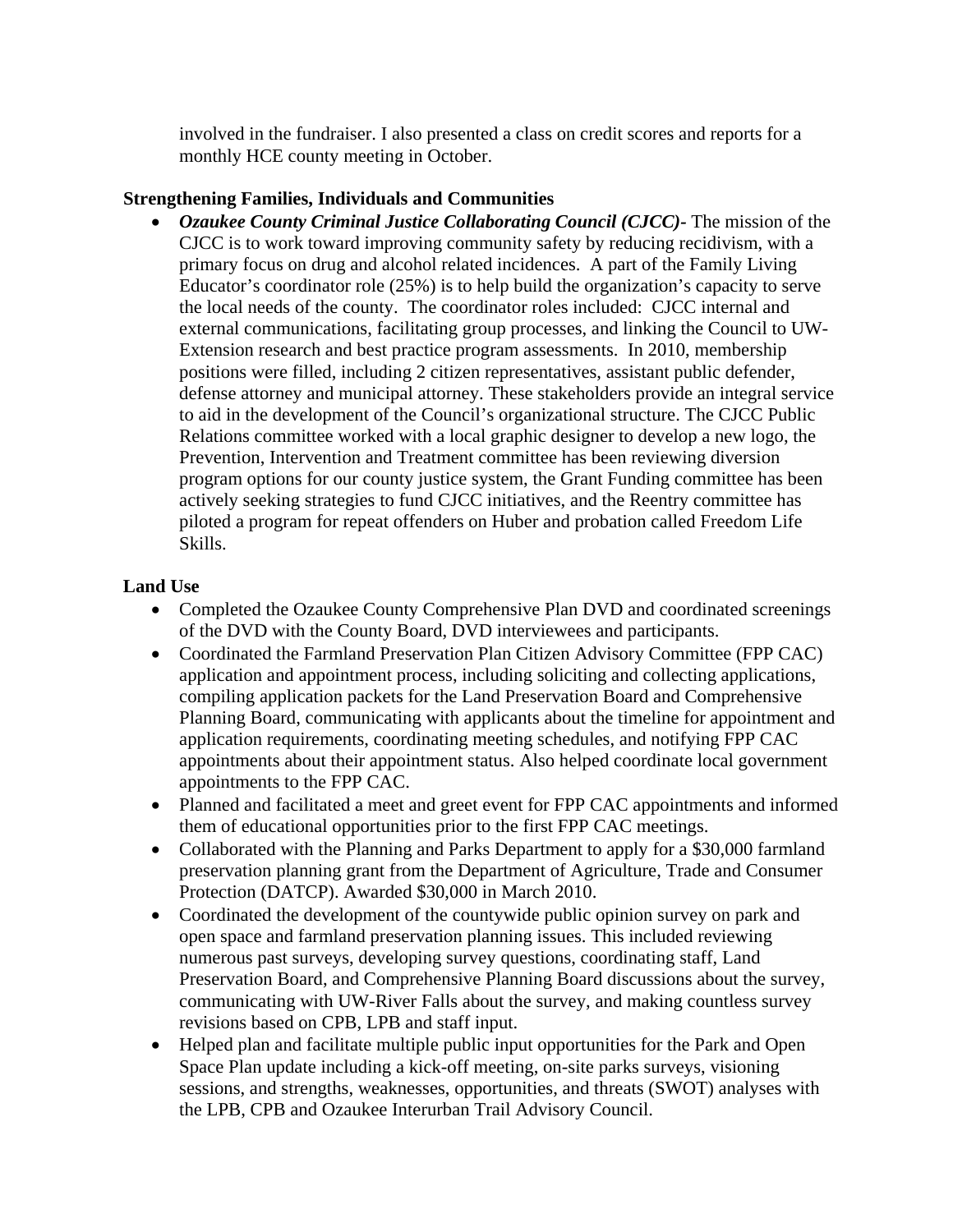- Helped plan and facilitate three land preservation workshops primarily focused on the State Working Lands Initiative legislation. One meeting was targeted to local government elected officials and staff, another was geared toward landowners and farmers, and the last was intended for the general public.
- Coordinated and facilitated two farmland preservation plan kick-off meetings, which were attended by about 60 people.
- Met with town boards and plan commissions throughout the County to discuss the Working Lands Initiative and the County farmland preservation planning process.
- Staffed the Comprehensive Planning Board and Land Preservation Board.

# **Community & Economic Development**

- Worked with the Saukville Chamber of Commerce to develop the third annual Chamber member survey to determine the needs of Chamber membership. Provided information about economic development opportunities to the Chamber. Implemented an evaluation component for Chamber programs.
- Created a winter and summer newsletter for the Ozaukee Interurban Trail and distributed each newsletter to over 300 contacts.
- Continued work on an economic impact analysis of the Ozaukee Interurban Trail, including analysis of results from the business survey, business focus groups, and a Trail user intercept survey.
- Developed a set of indicators for an annual economic indicator report for Ozaukee Economic Development and completed the first annual report. Presented the findings at an OED Board meeting, a County Board meeting, and a Saukville Chamber of Commerce monthly luncheon meeting.
- Coordinated two First Steps entrepreneur development programs in conjunction with the Small Business Development Center.

# **Local Government**

- Helped plan the 2010-2011 First Friday Forum series in conjunction with MATC-Mequon and the County Administrator.
- Helped establish a countywide public health coalition and plan the kick-off event.
- Presented at the Port Washington Kiwanis meeting about my UWEX Community Development programs and shared opportunities for community members to get involved in County activities.
- Coordinated volunteers for the Ozaukee Interurban Trail/Planning & Parks/County Tourism/Fish Passage booth at the County Fair.

# **Natural Resources and the Environment**

- Conducted a countywide used tire collection-1,568 tires were collected.
- Helped with the Treasures of Oz and Bioblitz events, which promoted parks and natural areas in Ozaukee County.

# **Family Economic Security**

• *Volunteer Financial Coaching Program*-Twelve volunteers and the Family Living Educator worked with more than 25 couples/individuals who requested help and were referred by financial institutions, attorneys, Ozaukee Family Services, ADRC,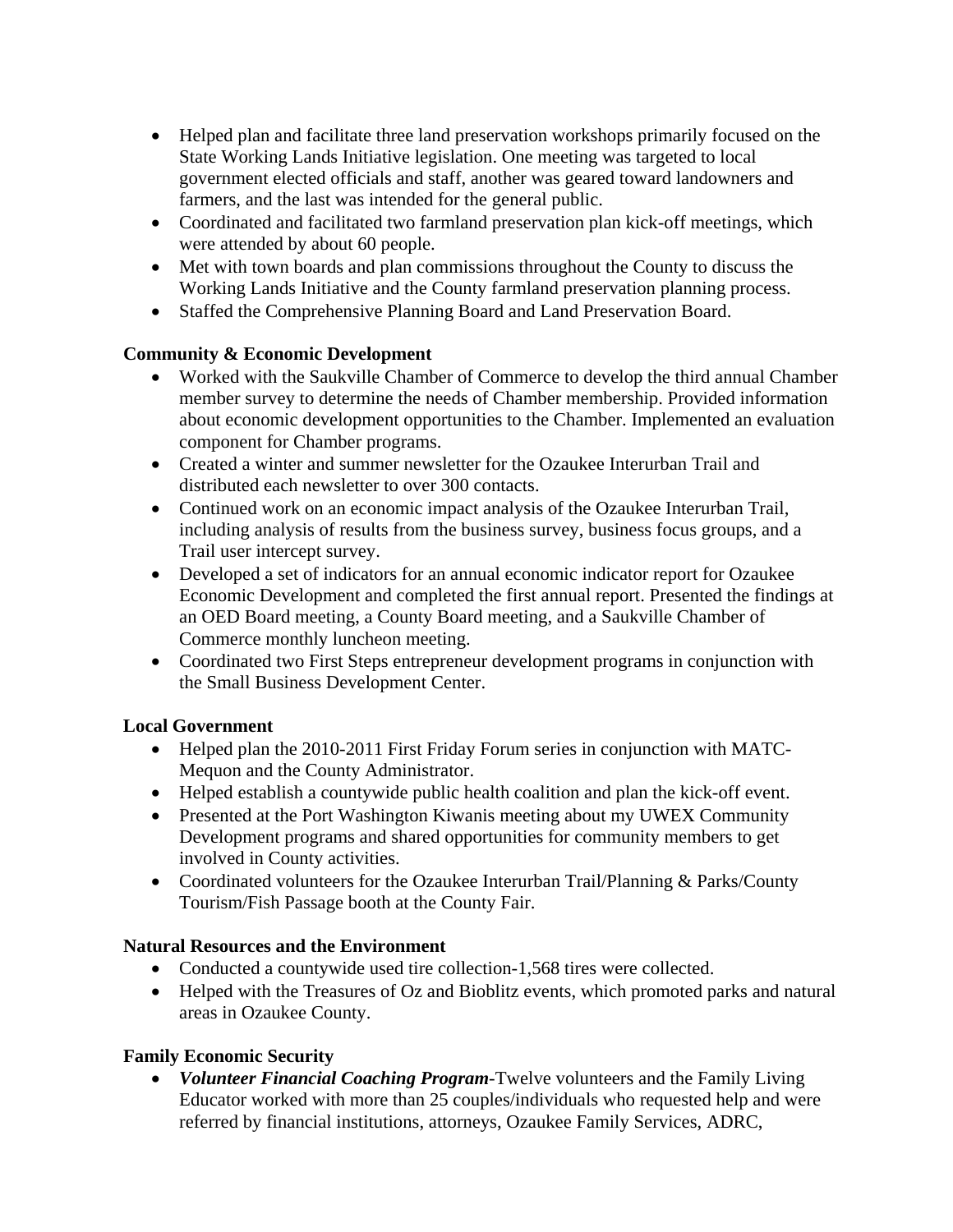Counseling Center, Probation and Parole and past participants. Volunteers attended Spring and Fall Update Session presentations by Keith Braun regarding services at the Consumer Credit Counseling Services agency and Carol Bralich and Washington County Family Living Educator regarding the Get Checking program. Coaches had the opportunity to reflect on past practices, share techniques with other coaches, and ask questions. Three individuals were trained to be volunteer financial coaches in 2010 for Ozaukee County.

- *Financial Education programs*-"Living Well on Less and Loving It" was offered at the Family Enrichment Center in Grafton through the NAPS program to 14 participants. Concepts included learning money values, how to track spending and money saving tips.
- *Money Smart Week Campaign* In 2010, Ozaukee County financial partners, libraries and UW-Extension organized the first county wide Money Smart Week Campaign. Over 35 individual sessions were offered to county residents, ranging in topics from saving dollars with your children, entrepreneurship, funeral preplanning, and identity theft. The Kick Off was held at the Saukville Police Department. Document shredding was offered free of charge, the winners of the "Redesign the Dollar Bill" contest were announced by Alejo Torres, Outreach Specialist, from the Chicago Federal Reserve, and identity kits were available parents with young children. For the week's programs and activities, over 150 individuals attended, learning strategies to improve their financial well being.

#### **Farm Profitability**

- Tri-county educational programs are offered on a wide range of topics. The summary of these is provided to area producers in an annual winter program booklet.
- Meat animal Quality Assurance Training continued, with training programs for area sheep and swine producers offered in April.
- Dairy Facility Design and Improvement programming continues for 2010. Due to economic conditions in the dairy industry fewer farms undertook modernization programs than in previous years.
- Development of the Master Gardener Program to provide horticultural information to Ozaukee County homeowners, over 210 members were involved during 2010. 25 new members completed certification in 2010. More information is available at www.ozaukeemastergardeners.org
- Ozaukee Master Gardener volunteers developed and staffed the Ozaukee County Yard and Garden line, answering more than 800 homeowner's questions during the year. Master Gardeners donated 6600 hours of volunteer service during 2010, and completed more than 2300 hours of continuing education. The Ozaukee Master Gardeners also have conducted remote (internet based) Yard and Garden Line services to help home owners with horticultural issues.

The Ozaukee Master Gardeners continue to offer their services for volunteer projects throughout the area. One of the most recent ones is working with residents of Lasata Care Center. Residents have a great new opportunity to stay active in horticultural activities thanks to some very enthusiastic Master Gardener Volunteers and great cooperation from staff members at Lasata Care Center. Other volunteer projects are at